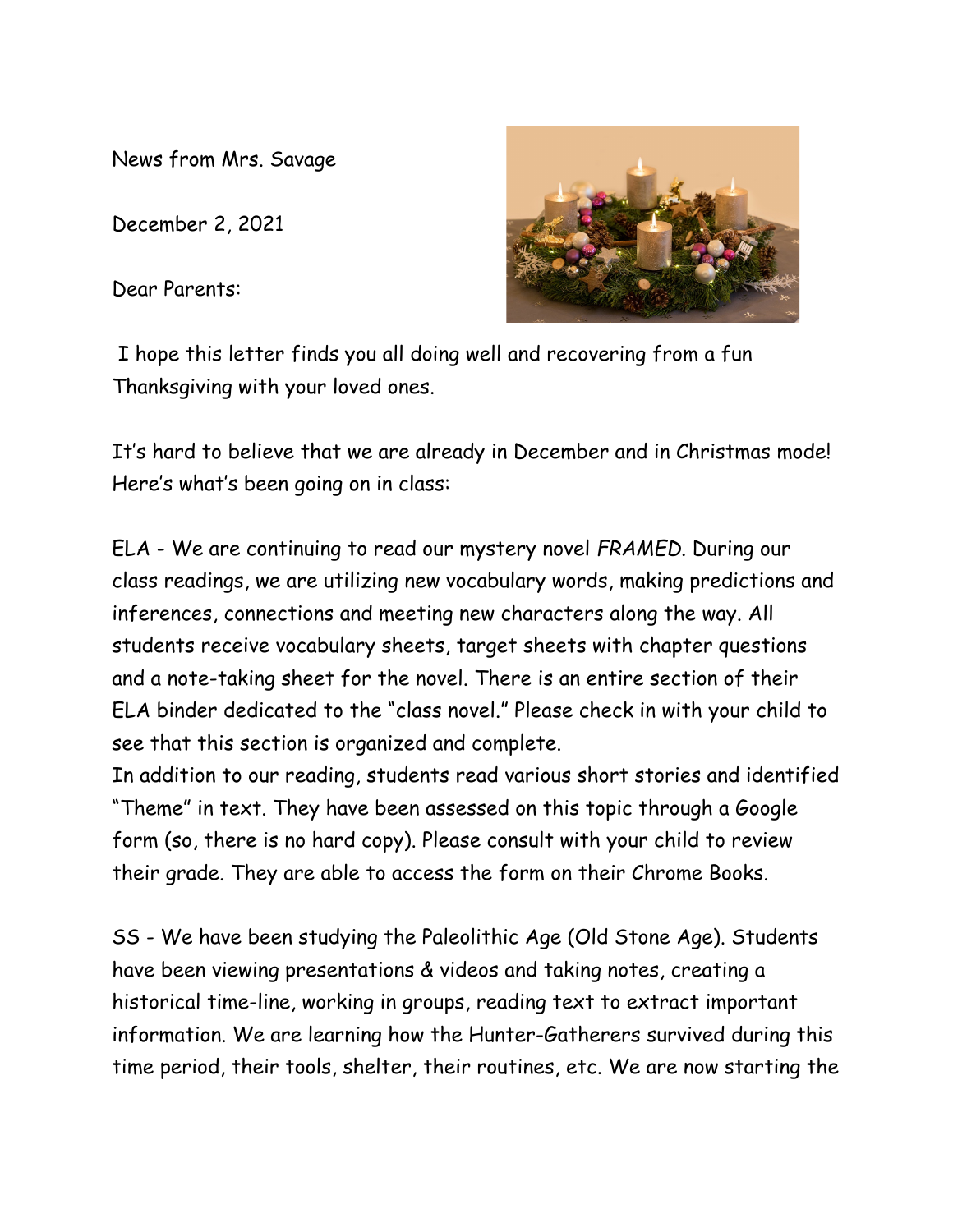Neolithic Period (New Stone Age), and will be making comparisons between the two.

Religion (6-1) - We have reviewed the two Creation stories in the Bible and students worked on an in-class Creation activity. We have now started the season of Advent, so our focus is on the various symbols of this special time of year. Each student in 6-1 has decorated an ornament for our "Jesse Tree." This is a symbolic tree during Advent that represents the ancestors of Jesus through thousands of years. Each ornament represents various Scriptures from the Bible.

## Other news….

-December 8th: school is closed for the Feast of the Immaculate Conception -December 9th: Report card conferences. There will be a sign-up, so be on the lookout for this. I will then follow up with the ZOOM link for parents -Expectations - We still have a number of issues with students arriving to ELA and SS class without their materials. I remind the students every morning on the materials to bring to class. At this juncture it is not acceptable to arrive to class without HW, binder, class novel, and IN SOME CASES, A PEN/PENCIL TO WRITE WITH. I encourage all parents to have a conversation with their children. It is time for the kids to step it up in terms of their responsibility. There really are no excuses for this to be the norm, as opposed to the exception. During homeroom students have more than ample opportunity to get themselves together and pack their totes. -Homework/written work quality: It's no surprise that I have a high standard (but a reasonable one), concerning the work that is submitted. I believe it's important to take pride in the work produced. I believe that all these students are capable of so much, yet many are still not following through. Their written work is rushed, sometimes not even a full name is written! They are not using the RACES format that we learned in class. Since we are at the end of the first trimester, this is a perfect opportunity